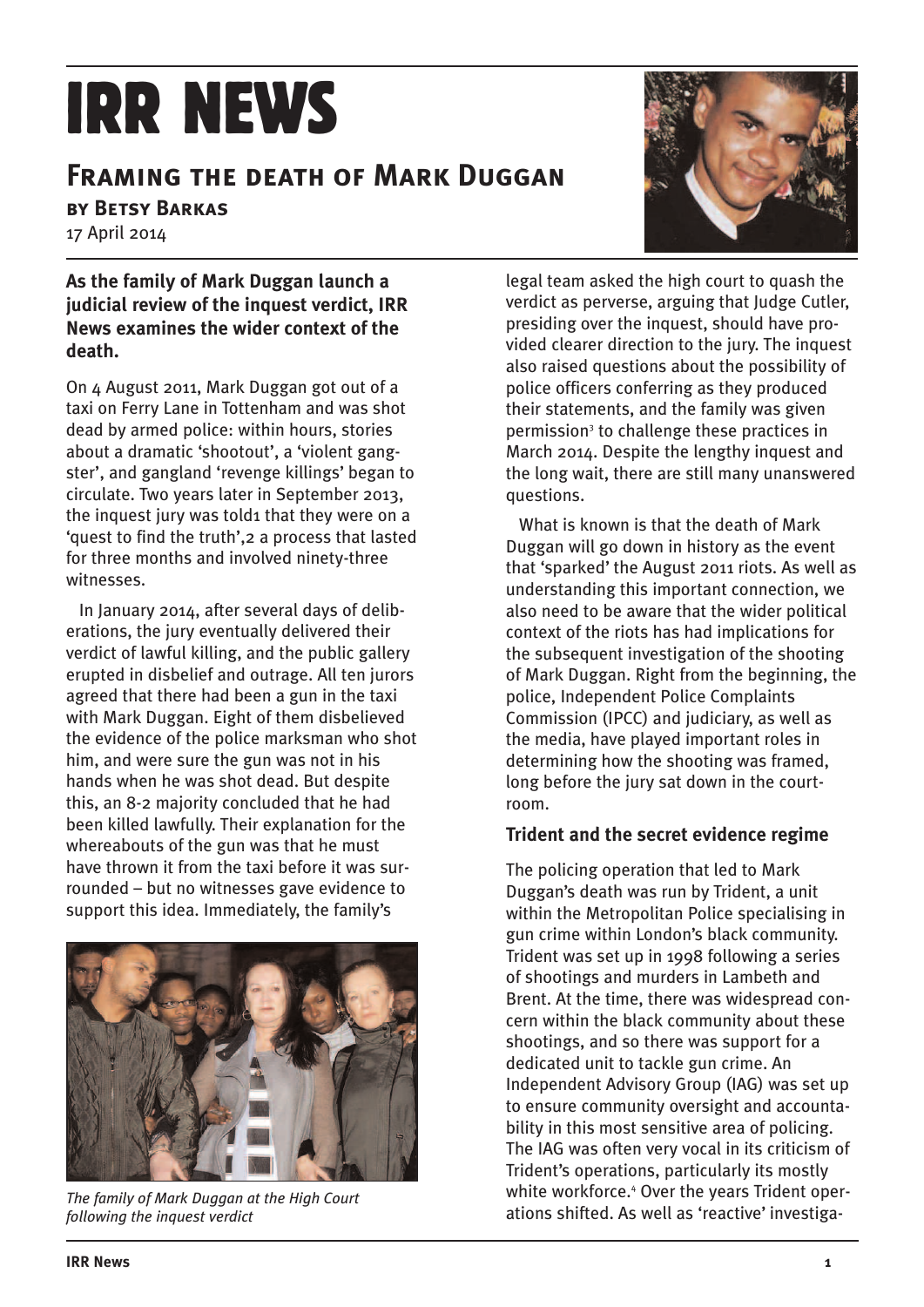## **Jury's key findings**

• *Did the Met police and Serious Organised Crime Agency do enough to gather and react to intelligence?* The jury decided unanimously that more could have been done to gather intelligence on both Mark Duggan and Kevin Hutchinson-Foster, the man later convicted of supplying the gun to Duggan. • *Did Mark Duggan have the gun with*

*him in the taxi immediately before the stop?* The jury decided unanimously that Mark Duggan did have the gun with him in the taxi immediately before the stop.

• *Did Mark Duggan have the gun in his hand when he was shot?* The majority (eight) were sure that he did not have a gun in his hand. They disbelieved the evidence of the officer who shot him dead, who claimed he fired in self-defence.

• *How did the gun get onto the grass area where it was later found?* The majority (nine) concluded that Mark threw the gun onto the grass. Eight of them thought that he had thrown it from the minicab as soon as it came to a stop. (There had been no evidence heard to support this theory.)

• *Conclusion of the jury as to the death:* The majority (eight) concluded that Mark Duggan had been lawfully killed. This finding was described as perverse by the family's lawyers, given that the jury had found that he was unarmed when shot dead.

Read the full conclusions here: http://dugganinquest.independent.go v.uk/docs/Jurys\_Determination\_and\_C onclusion(1).pdf

tions of shootings, it began using 'proactive' teams<sup>5</sup> conducting covert investigations of particular individuals suspected of having connections to gun crime.<sup>6</sup>

Legislation passed over the last fifteen years has progressively increased the use of secret evidence, which has significantly undermined the accountability of policing operations. In 2008 legislation was passed enabling the use of evidence in court from 'anonymous witnesses' to secure convictions.<sup>7</sup> And eight years before that, the Regulation of Investigatory Powers Act (RIPA) 2000 was passed, protecting so-called 'intercept evidence' (phone taps, for example) from being heard in court. It was the use of secret evidence under RIPA powers that caused the collapse of the inquest into the death of Azelle Rodney, a black man who was shot dead by police officers in April 2005 in north London. During the original inquest the Rodney family demanded to hear evidence about the police pursuit that the police were withholding. The inquest could not continue, and it was eventually decided to hold an Inquiry that had greater powers to close hearings, restrict attendance and withhold sensitive evidence.

The suppression of some of the evidence relating to Azelle Rodney's death, and the difficulties that ensued, were cited by the government as a reason to extend the use of secret evidence to civil proceedings, including inquests. These proposals were eventually brought in with the Justice and Security Act, which came into law in 2013, although due to widespread objection they excluded inquests (see 'Secret justice = injustice', IRR News 23 February 2012). $8$  However, the Azelle Rodney

*Azelle Rodney*

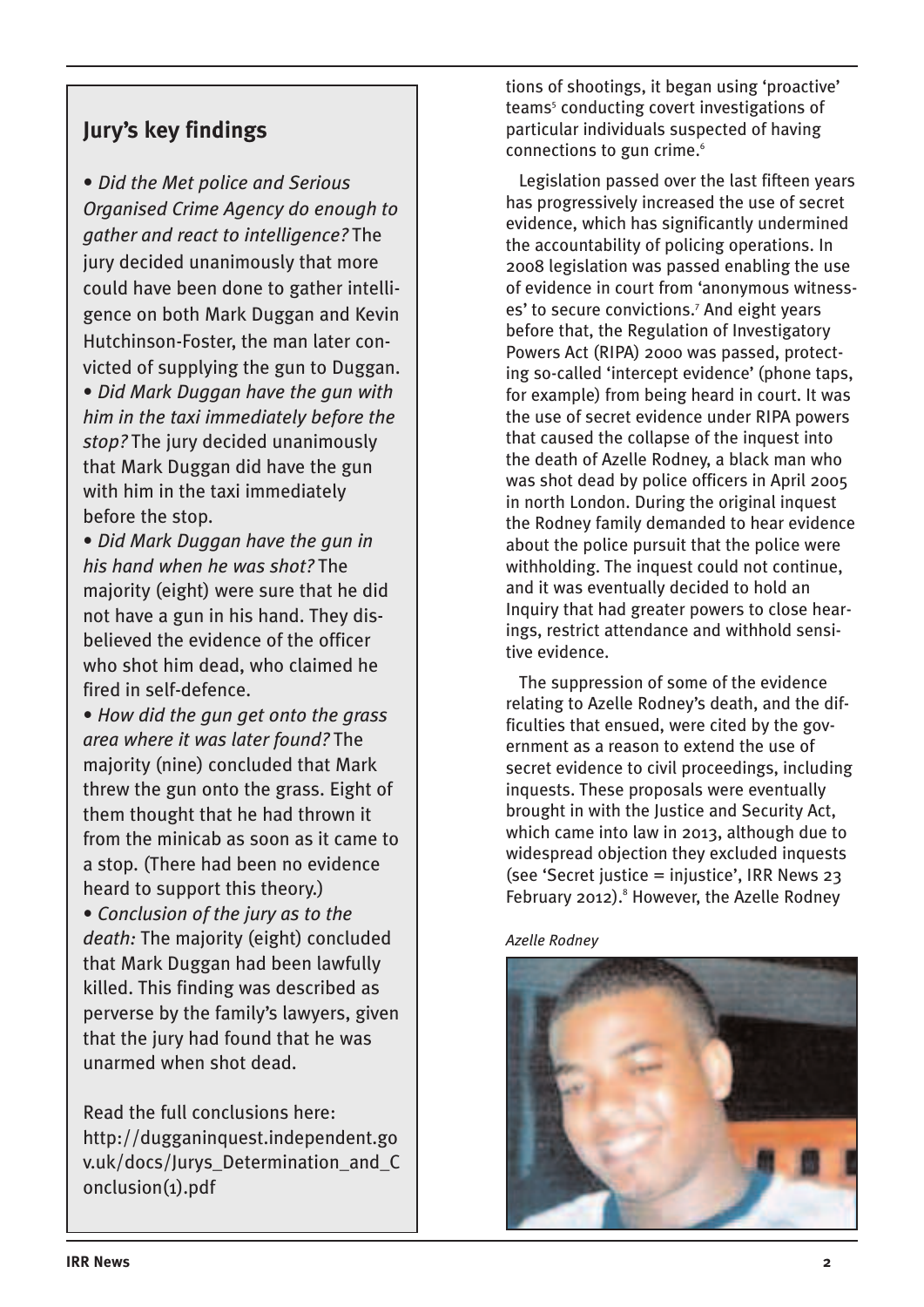Inquiry9 chair Sir Christopher Holland appeared to undermine this assertion when he said that much of the secret evidence did not need to be secret.<sup>10</sup> The Inquiry eventually found in 2013, nine years after his death, that he had been unlawfully killed.

By the time the circumstances surrounding Mark Duggan's death came under the spotlight, the secret evidence regime had become established, and for some time it was uncertain whether there would be an inquest at all. Intelligence for Trident's operations came from 'intercept evidence' obtained by the Serious Organised Crime Agency (SOCA, merged into the National Crime Agency since October 2013), and so was protected under RIPA legislation. The inquest had to be stopped and restarted, with the original coroner replaced by Judge Cutler, who could consider the secret evidence.

## **Facts and conjecture**

According to evidence given by its senior investigating officer<sup>11</sup> at the inquest, Operation Dibri was a Trident investigation that had been running since November 2008, focused on 'dismantling' Tottenham Man Dem (TMD), a group the police said was involved in the supply of guns and Class A drugs. Dibri focused on around 100 people, with a 'core' of around forty-eight people.

While giving evidence about the subjects of Operation Dibri, including Mark Duggan, officers made assertions about crimes they thought he had committed, and about his

being a 'senior' member of the gang. Due to the fact that the intelligence was exempt from being scrutinised in court (due to the RIPA legislation), most of the assertions remain untested. What is known is that Mark Duggan had never spent time in prison, and that his criminal record consisted of two minor convictions, one for receiving stolen goods and one for possession of cannabis, the most recent in 2007. Both had attracted only small fines. Although police made a variety of other assertions,<sup>12</sup> about drugs being stored at Mark Duggan's home, that he had fired shots in a car park, that they had a 'wealth' of intelligence that he had ready access to guns, they also admitted that until 4 August, they did not have evidence necessary to arrest him. Some of the intelligence, they said, was of very poor quality, equivalent to something being said to Crimestoppers by an anonymous caller who had overheard something in a pub. The claims about Mark Duggan being a 'senior member' of a gang were made time and time again by the police, during the trial of the man convicted of supplying the gun (Kevin Hutchinson-Foster, see box), up to and during the inquest, and on each of these occasions were repeated by the media as fact $13$ .

## **The shooting**

According to evidence heard at the inquest,<sup>15</sup> Trident's Operation Dibri planned a four-day operation from 3-7 August 2011 to recover guns from around six people, including Mark Duggan. This operation involved officers from Trident working together with specialist

## **Trial of Kevin Hutchinson-Foster**

Following the shooting of Mark Duggan, Kevin Hutchinson-Foster was convicted of supplying the gun to him. Two trials took place, which featured important evidence about the shooting, and were covered extensively in the press. It was the first time that the family had heard the police accounts in detail, including the account by V53, the officer who shot Mark, who claimed he had seen a gun in Mark's hand. However, the Duggan family was not represented at the trial and were not able to counter or challenge the police version of events. As Mark's brother Shaun Hall said in a statement: 'It feels like this has been the Mark Duggan trial except his family has had no representation and without being able to defend himself. People have been able to say things in court about Mark and what happened that day without being challenged. We heard things that we had never heard before.' Media reports from the trial widely repeated the police's (in that trial, completely untested) claim that he had been holding a gun.14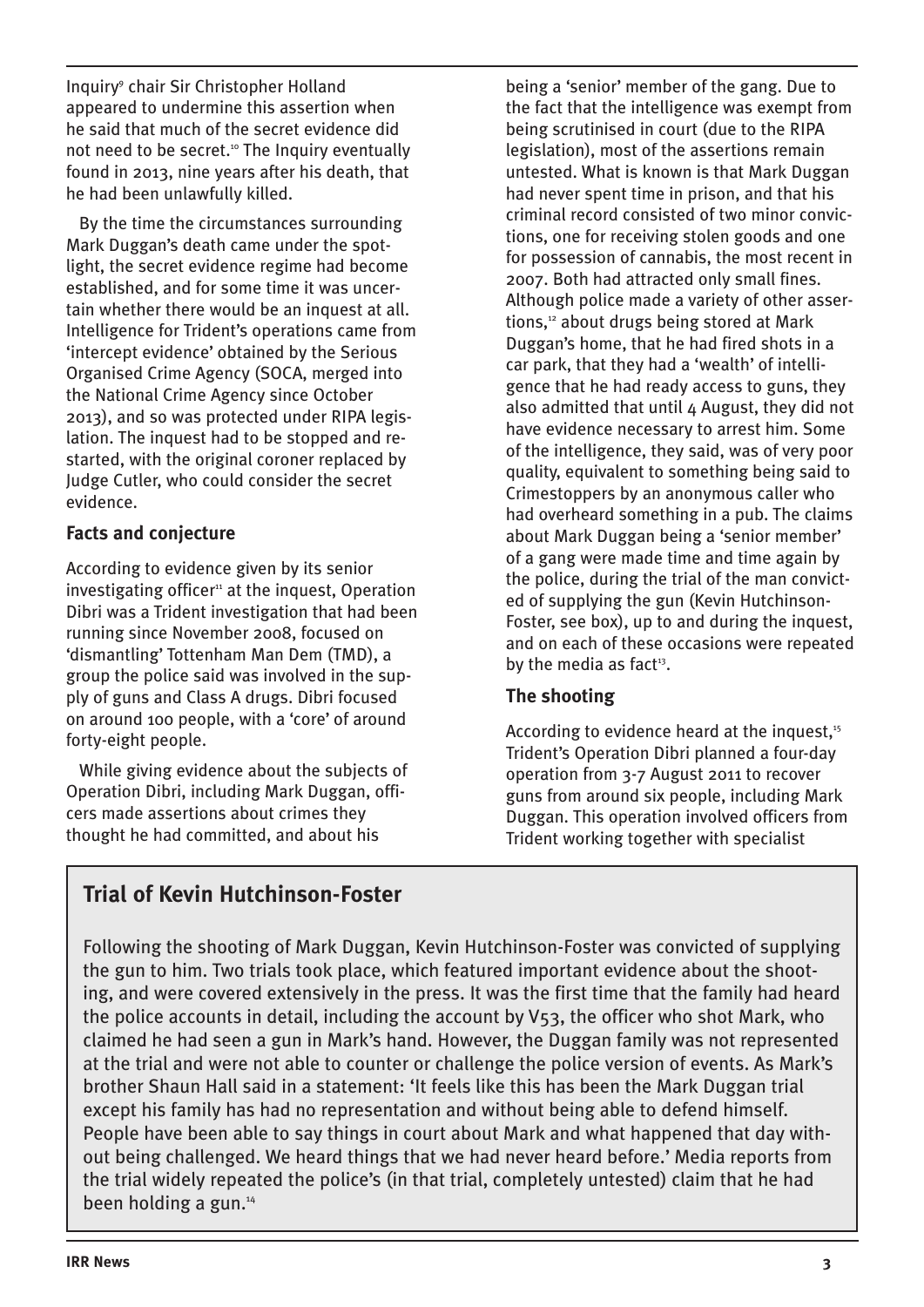

*Demonstration outside Tottenham police station following the inquest verdict*

firearms officers (CO19) and armed surveillance officers (SCD 11). The CO19 officers were plain-clothed officers armed with two guns and a taser, who had responsibility for carrying out the operation to recover the guns.<sup>16</sup> The operation had planned to target nightclubs, $17$  so most of the activity was due to take place in the evening. Surveillance officers had tracked Mark on the evening of 3 August before losing him. On the afternoon of 4 August at around 5.15pm, the police received intelligence that suggested he planned to take possession of a gun from an acquaintance that evening. He was followed to an address in Leyton by the surveillance officers, who said they observed him before the minicab continued towards Tottenham, still being tailed. More intelligence was then received that confirmed Duggan had collected a gun. Meanwhile, Trident officers attended a briefing and then deployed towards Tottenham in a convoy of cars to intercept the minicab, accompanied by CO19 and SCD11. At 6pm, 'state amber' was called by the Tactical Firearms Commander (known as Z51), meaning there was enough intelligence to arrest, and responsibility for carrying out the operation passed to the leader of the firearms team, known as V59. Thirteen minutes later, the officer leading the interception, W42 called 'state red' over the radio,<sup>18</sup> and the order 'strike, strike'. The hard stop itself was carried out on Ferry Lane, Tottenham, next to a bus stop and not far from Tottenham Hale tube station.

Officers in three cars surrounded the minicab, forcing it to stop, then got out and surrounded it on foot, shouting and pointing their loaded weapons at Mark Duggan and the minicab driver, a tactic designed to 'shock and awe' suspects into submission.<sup>19</sup> It didn't

work: Mark Duggan got out of the car onto the pavement, at which point he was shot twice, once in the right arm, causing a minor wound, and also in the chest, which was fatal. One of the bullets passed through his body and struck a police officer (W42), who was not injured because it hit his radio. CPR was performed on Mark, but he was pronounced dead on the scene at 6.41pm.

## **Aftermath**

In the immediate aftermath of the death, the family were not officially informed by the police, in contravention of statutory obligations. As a result, there was confusion on the part of the family over whether the dead man was actually Mark. His sister, brother and Semone Wilson (his fiancée) had attended the scene, but said they left unsure whether the dead man was Mark, as they had been told the dead man was Asian (see the IPCC report into the complaint).<sup>20</sup> At least one member of the family drove to Whitechapel hospital believing that he had been taken there alive by air ambulance, only to find that it was actually the injured firearms officer who had been transported, statements read out at the inquest revealed.<sup>21</sup> Because they had not been formally told, it was difficult for them to comprehend what had happened. Pamela Duggan said: 'A mother's worst nightmare is the police coming to your door to tell you that your child is dead. Because this did not happen, I believed the worst had not happened."22 Frustrated with the lack of engagement, on 6 August the family arranged a march to the police station to demand that someone come out to speak to them. Around 300 people gathered: they were there for several hours, and continued to demand a senior officer come to speak to them. Later that night, rioting broke out across Tottenham, which over the next few days spread across London and several other cities in England.

The police apologised for the lack of communication<sup>23</sup> several days later, on 8 August, partially blaming the IPCC: 'I think both the Independent Police Complaints Commission (IPCC) and the Metropolitan Police could have managed that family's needs more effectively', said Deputy assistant commissioner Stephen Kavanagh. The IPCC responded defensively, saying, 'I am very clear that their concerns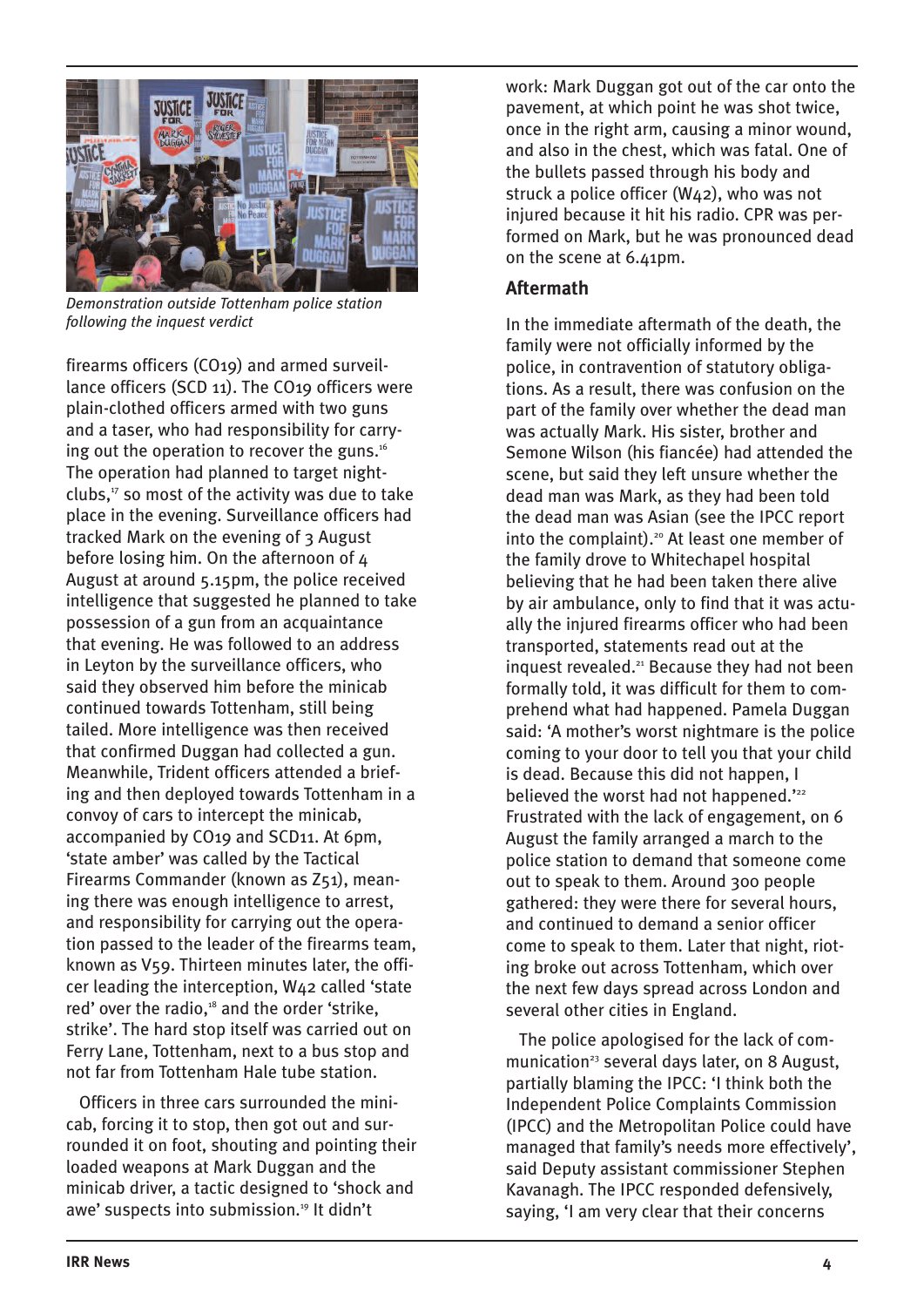

*Meeting to launch Tottenham Defence Campaign in September 2011, with (seated, from left to right): Sean Hall, Sheila Sylvester, Stafford Scott, Myrna Simpson and Michael Jarrett; (standing, from left to right) Semone Wilson, Rupert Sylvester, Patrick Jarrett and Floyd Jarrett.*

were not about lack of contact or support from the IPCC … It is never the responsibility of the IPCC to deliver a message regarding someone's death.'24 Police stated they had not visited the home of Mark Duggan's parents to inform them because the family liaison officers at the scene had been told not to by his sister and partner because it would have been too upsetting; family members categorically denied this. Police subsequently offered to meet with the family in person, and eventually did so on 2 September. The Met repeated its apology in February 2012 when a family complaint was upheld by the IPCC. $25$ 

## **Misinformation**

Meanwhile, misleading information was being fed to the media, resulting in widespread references to a 'shootout', and statements that shots had been fired at police by Mark Duggan. At least some of this misinformation appears to have come from the IPCC. Its initial written statement made no reference to any 'shootout', but several media reports that did quoted the IPCC as the source, indicating that at least one spokesperson had verbally misled journalists. The *Guardian* made reference to an 'apparent exchange of fire' and a 'confrontation'.26 The *Telegraph* went further, stating that 'gunman Mark Duggan opened fire', quoting the IPCC as saying: 'We understand the officer was shot first before the male was shot'. The *Evening Standard* said that an IPCC spokesman had stated the suspect had fired first. The *Mirror* (5 August 2011) and the

Independent $27$  also both said that it appeared the police officer had been shot first, and quoted the IPCC as the source. (See 'Mark Duggan killed in shooting incident involving police officer', *Telegraph* 4 August 2011; 'Father dies and policeman hurt in 'terrifying' shoot-out', *Evening Standard* 5 August 2011).

It wasn't until several days later that the truth began to seep out, as media outlets reported on 8 August that ballistics examinations had proved that the bullet lodged in the radio was police issue. (For example: 'Did bullet fired at officers belong to police', *Daily Mail* 8 August 2011; 'Tottenham riot: bullet lodged in officer's radio at Mark Duggan death "was police issue"' *Telegraph* 8 August 2011; 'Doubts emerge over Duggan shooting as London burns',28 *Guardian* 8 August 2011). The IPCC refused to comment<sup>29</sup> on the ballistics reports, then issued a statement on 9 August<sup>30</sup> confirming that the bullet had been police issue.

The following week, following pressure from the *Guardian*, <sup>31</sup> the IPCC issued another statement<sup>32</sup> that conceded it may have 'inadvertently given misleading information to journalists' following the shooting. It said:

*'[H]aving reviewed the information the IPCC received and gave out during the very early hours of the unfolding incident, before any documentation had been received, it seems possible that we may have verbally led journalists to believe that shots were exchanged as this was consistent with early information we*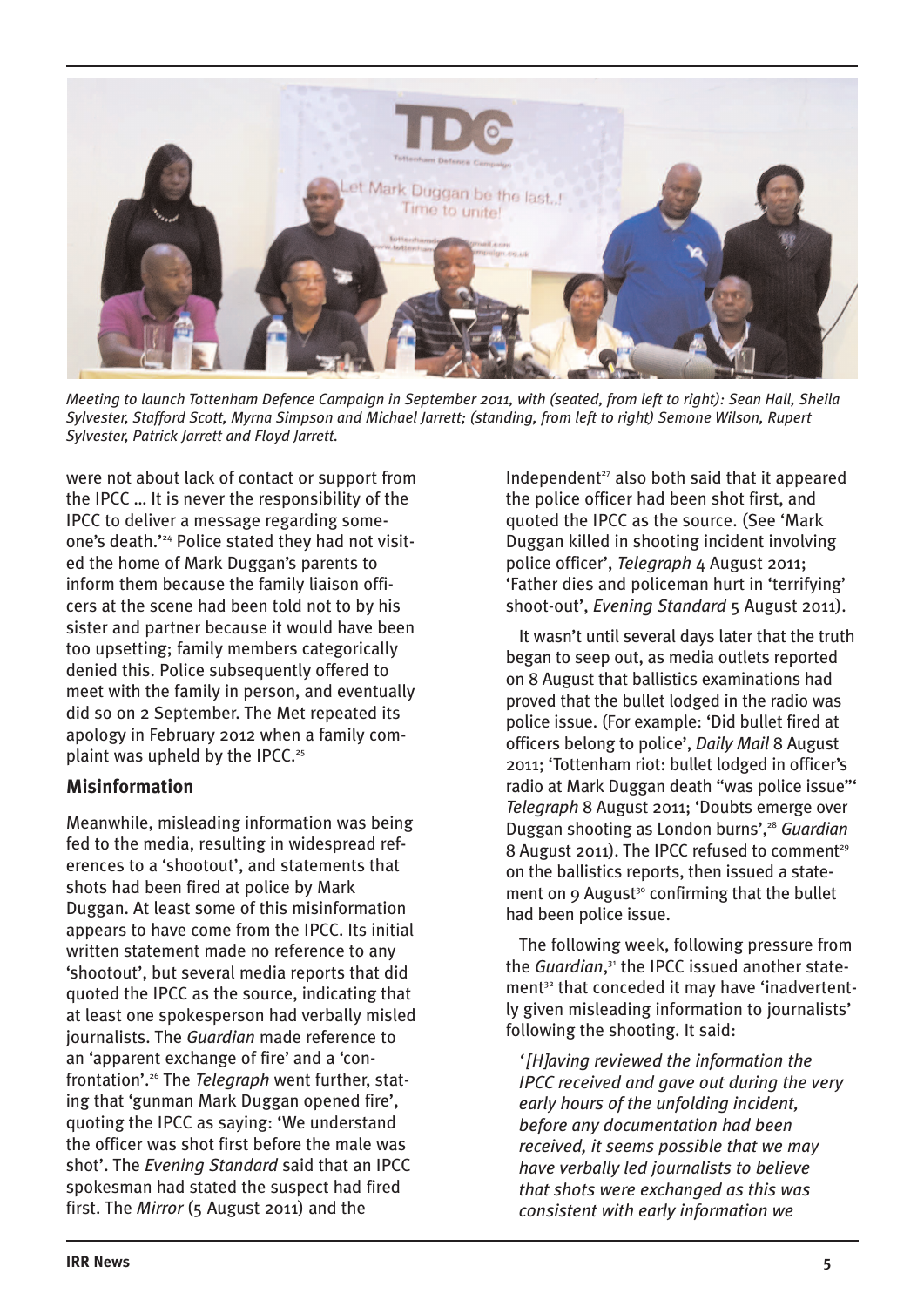*received that an officer had been shot and taken to hospital. Any reference to an exchange of shots was not correct and did not feature in any of our formal statements, although an officer was taken to hospital after the incident.'*

At the pre-inquest hearing in December 2011 the IPCC's lead investigator, Colin Sparrow, apologised for the misinformation. $33$  saying it had been 'a mistake'.

The impression that is carefully implied in these statements is that the ballistics examinations were able to clear up initial confusion over what had happened. The IPCC suggested that its 'early information' was incomplete and this led to wrong inferences being made. However, according to evidence given at the inquest, there had been no confusion on the part of the officers involved. V53 stated 'I knew Mark Duggan never fired at us … we knew that straight away'.<sup>34</sup> W42, the one hit by the bullet,<sup>35</sup> concurred; Z51, the senior officer on the scene who was responsible for briefing senior officers who were not present, had made notes at 6.30pm stating a bullet had ricocheted, and also vigorously denied conveying misinformation to anyone else.<sup>36</sup> Even if there had been confusion over what had happened, as the Met's own report into the riots acknowledged:37 'Experience informs both [the police and IPCC] that such early information is often unreliable and should not form the basis for press briefings'.

It is important to see all this in the context of the riots, and the IPCC's clear awareness of its important political role in the control of information. David Lammy, MP for Tottenham, had asked the IPCC to release information – he stated in the Guardian that very soon after the shooting he had spoken to them about accelerating the ballistics report.<sup>38</sup> When the IPCC did release this information on 9 August, the statement<sup>39</sup> took the opportunity to comment on the riots:

*'I know this is an incredibly difficult time for Mark Duggan's family, who have made it abundantly clear that they in no way condone the violence that we have all seen…'*

Other IPCC statements around this time took a similarly conciliatory tone, 'I understand the

distress … people need answers'40 … 'we would request people are patient while we seek to find answers'.<sup>41</sup>

In November 2011, the IPCC took it upon itself to intervene even more directly in the public debate. Another IPCC statement was made42 that declared a *Guardian* article 'misleading, speculative and wholly irresponsible'. The article originally carried the headline and sub-headline: 'Revealed: man whose shooting triggered riots was not armed; Mark Duggan investigation finds he was not carrying gun when killed in Tottenham'. The Met also complained to the Press Complaints Commission and this was upheld. The *Guardian* conceded that the headline was misleading as it implied the investigation had concluded, and changed it. In its statement, the IPCC urged the public 'not to rush to judgment until our investigation is complete and they have the opportunity to see and hear the full evidence themselves.'

Yet, after stating it was inappropriate to comment on the sequence of events before they had been established, the IPCC made a second statement<sup>43</sup> the following week saying the minicab had not been moved from the scene before it should have been, and that they were sure evidence had not been compromised. IPCC chair Len Jackson said:

*'I am taking the highly unusual step of clarifying inaccurate, misleading and more importantly – irresponsible comment that has appeared in recent days in relation to the IPCC investigation into the circumstances surrounding the death of Mark Duggan. I am doing so because, if these inaccuracies continue to gain currency, they risk undermining the integrity of and public confidence in our investigation …'*

The context for this later intervention was that Stafford Scott, a long-time campaigner for rights in Tottenham, had written a comment piece in the *Guardian*<sup>44</sup> about his resignation from the IPCC community reference group. He made a series of damning allegations about what he called a 'shoddy' investigation, saying that he wanted no part in it. (Many of Scott's allegations stand to this day as unanswered questions, although evidence of the IPCC's mishandling of crucial evidence emerged later that supported some of them – see 'Agreement or collusion', below). This engage-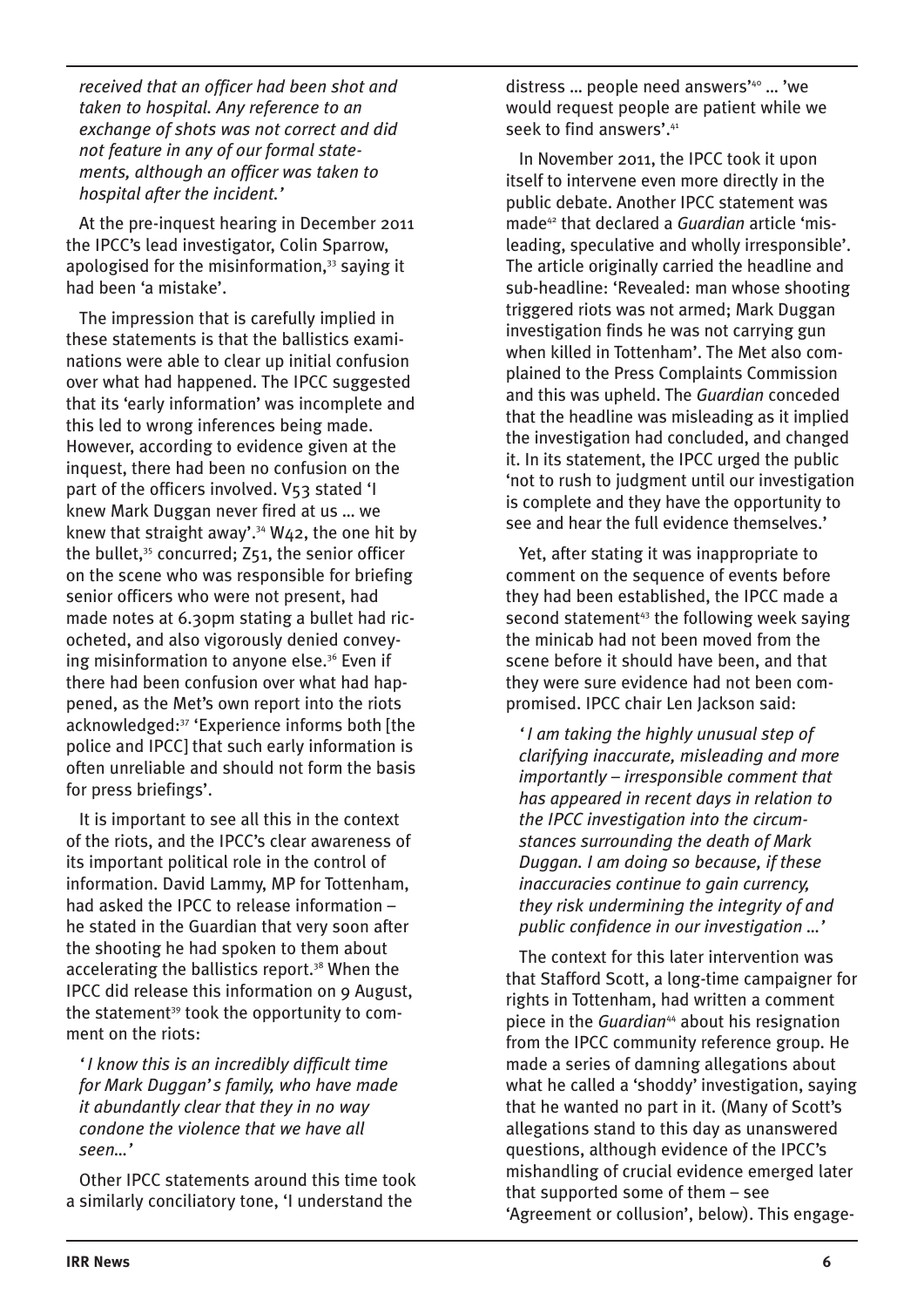ment of claim and counter-claim at the very least detracted from the IPCC's important task of establishing the truth about the death.

Meanwhile, police information apparently fed to the media focused on the portrayal of Mark Duggan as a 'gangster'. The *Telegraph* quoted unnamed 'police sources' as saying that Mark was a 'well-known gangster' ('Man killed in shooting incident involving a police officer, 4 August 2011); and a 'major player', 'heavily involved in criminality', who 'lived by the gun' ('London riots: Dead man Mark Duggan was a known gangster who lived by the gun', 8 August 2011). It was also reported he was part of a gang linked to Jamaica's 'Yardies', and that he was associated with 'Manchester gangsters' ('Violence, drugs, a fatal stabbing and a most unlikely martyr', *Daily Mail*, 8 August 2011; 'UK riots: Mark Duggan was nephew of Manchester gangster Desmond Noonan', *Telegraph*, 12

'Gangsta salute for a "fallen soldier"' (10 September 2011), and the *Express* featured a similar description (10 September 2011) and suggested that they were making 'gang-land' salutes ('Gangsta salute for 'fallen soldier' Mark Duggan who sparked riot', *Express*, 10 September 2011). In fact, the mourners were responding to a call by Bishop Kwaku Frimpong-Mason for people to 'stretch [their] hands towards the casket and thank God for Mark's life as he begins his heavenly journey'. The *Mail* later printed an apology and slightly amended its article; the *Express* did not. An image of Mark with a set, unsmiling expression was widely used to accompany articles about his supposed gangster background. This expression was grief – the image had been cropped from a larger photograph of him holding a tribute to his dead daughter at her grave (see both images here).45



August 2011; 'Duggan and the mobster', *Sun*, 12 August 2011).

Media coverage painting Mark Duggan as a high-profile and dangerous criminal continued over the next two years. Even the funeral, attended by over a thousand people, was portrayed as a sinister tribute to a gang leader. The funeral procession went from his parent's home in Tottenham through the Broadwater Farm estate, where crowds gathered. The *Mail* featured a picture of mourners stretching their hands out to the coffin under the headline

The reporting of the Kevin Hutchinson-Foster trial (see Box) had repeated untested claims made by the police about Mark Duggan's supposed criminality. In the months before the inquest, it was also widely reported that Duggan intended to kill someone with the gun, and that the inquest jury would be considering this. The Telegraph went into particular detail about a 'tit-for-tat' murder in revenge for the death of Mark's cousin Kelvin Easton ('Revealed: gang rivalry, Mark Duggan and the unavenged murder behind the London riots',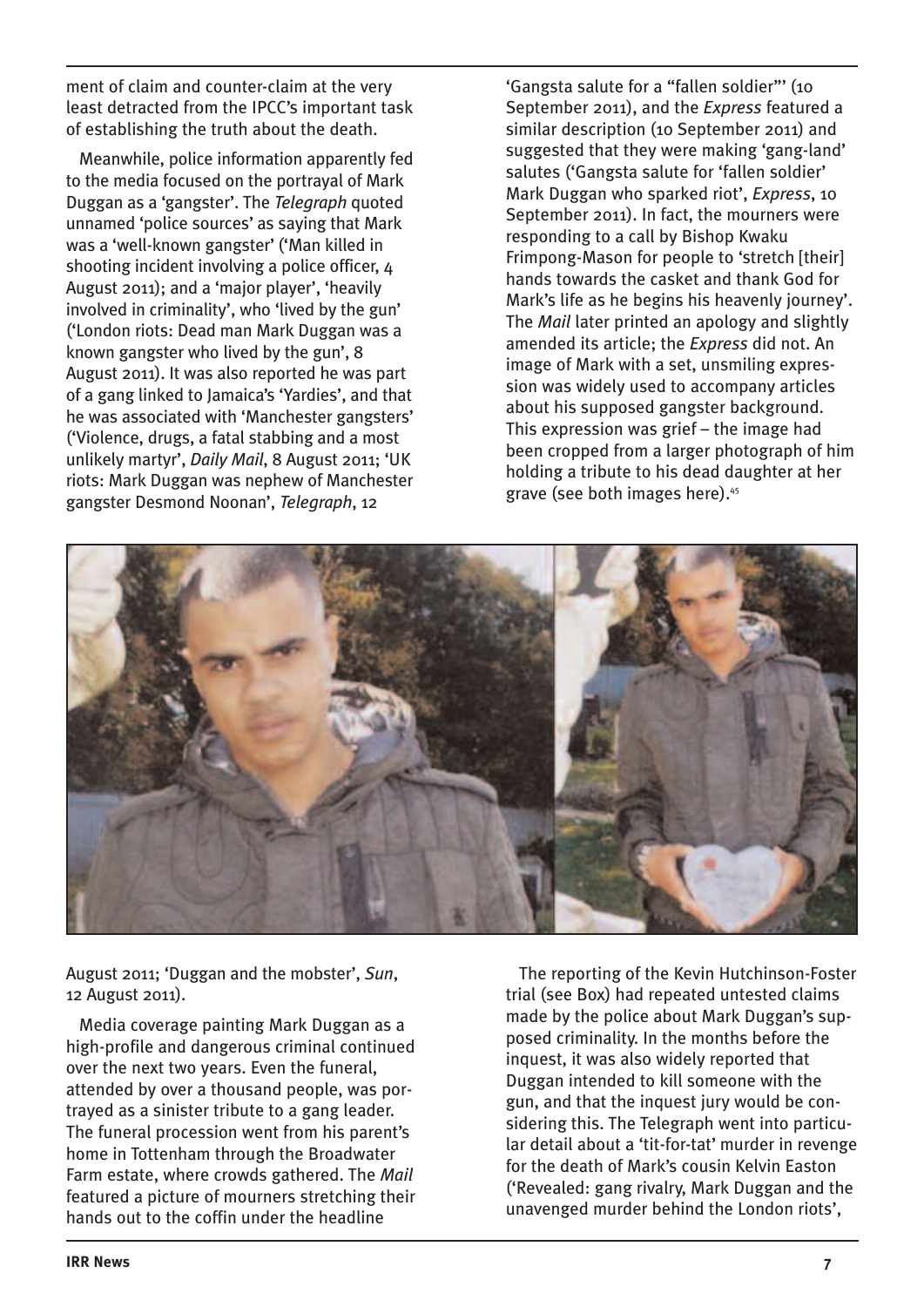*Telegraph*, 31 January 2013; See also 'Jury to decide on 'gangster' claim',46 BBC News, 31 January 2013). In fact, this question was not put before the jury at all.

But when the jury sat down to consider their questions, the spectre of a violent gangster had become firmly attached to the name of Mark Duggan. The first thing most people heard about him was that he had probably fired at a police officer. The IPCC's statements did too little, too late to dispel these myths, although it intervened with alacrity when reports started to emerge about an unarmed man being shot. Furthermore, stories of gangland killings may have discouraged witnesses from coming forward. The only civilian witness to actually see the shooting (Witness B) stated he had been reluctant to come forward, not trusting the police but also 'not wanting to be bothered with' any gangs<sup>[47</sup>]

## **Inquest in detail**

The inquest involved ninety-three witnesses, many of whom were granted anonymity, including most of the police officers. The jury also heard evidence from experts, and nonpolice witnesses. They were asked to reach conclusions on the surveillance and police operation, the hard stop itself, and the vital questions about whether Mark Duggan was armed when he was shot, and whether he had been killed unlawfully.

One of the central questions was whether or not the firearms officer who fired the fatal shot, known as V53, had actually fired in selfdefence, as he had claimed. Another officer (W70) also testified<sup>48</sup> that he had seen Mark Duggan holding a gun. (However, questions were raised about this account: see 'Agreement or collusion?' below). None of the other witnesses claimed to have seen a gun in his hand.

V53 described in detail what he called a 'freeze-frame moment':49

*'As he's turned to face me, he has an object in his right hand … Mark Duggan is carrying a handgun in his right hand … [Y]ou can make out the shape outline of it, the handle of it, the barrel, you could make out the trigger guard, not visually, but again if you image it going as a L-shape, the sock, there's like a little bit of give in it, so that's where the trigger guard would have been.'*

Significantly, despite being trained to 'follow the gun', none of the police officers said they saw it go flying through the air – on a clear summer's evening. Expert evidence from the pathologists and Professor Jonathan Clasper (an expert in bioengineering) considered it was not credible that Mark threw the gun after having been shot. Nor could any involuntary movement have accounted for the gun ending up five metres away from where he fell. Nor did the forensic evidence positively support the account that a gun was in Mark Duggan's hand when V53 fired at him – no gunshot residue was found on the gun or sock, despite Mark Duggan's clothes and face being covered with it. Neither was there was any forensic evidence to suggest he had ever opened the shoebox or touched the gun or sock.

There were two civilian witnesses to the shooting. One of them, Witness B, said that he saw what was 'definitely a phone'<sup>50</sup> in Mark Duggan's hand. He described seeing him look 'baffled', with his hands up in the air as if surrendering, attempting to run, and described seeing the shiny BlackBerry in his right hand.

*2012 United Families and Friends (UFFC) annual remembrance procession for those that have died in custody*

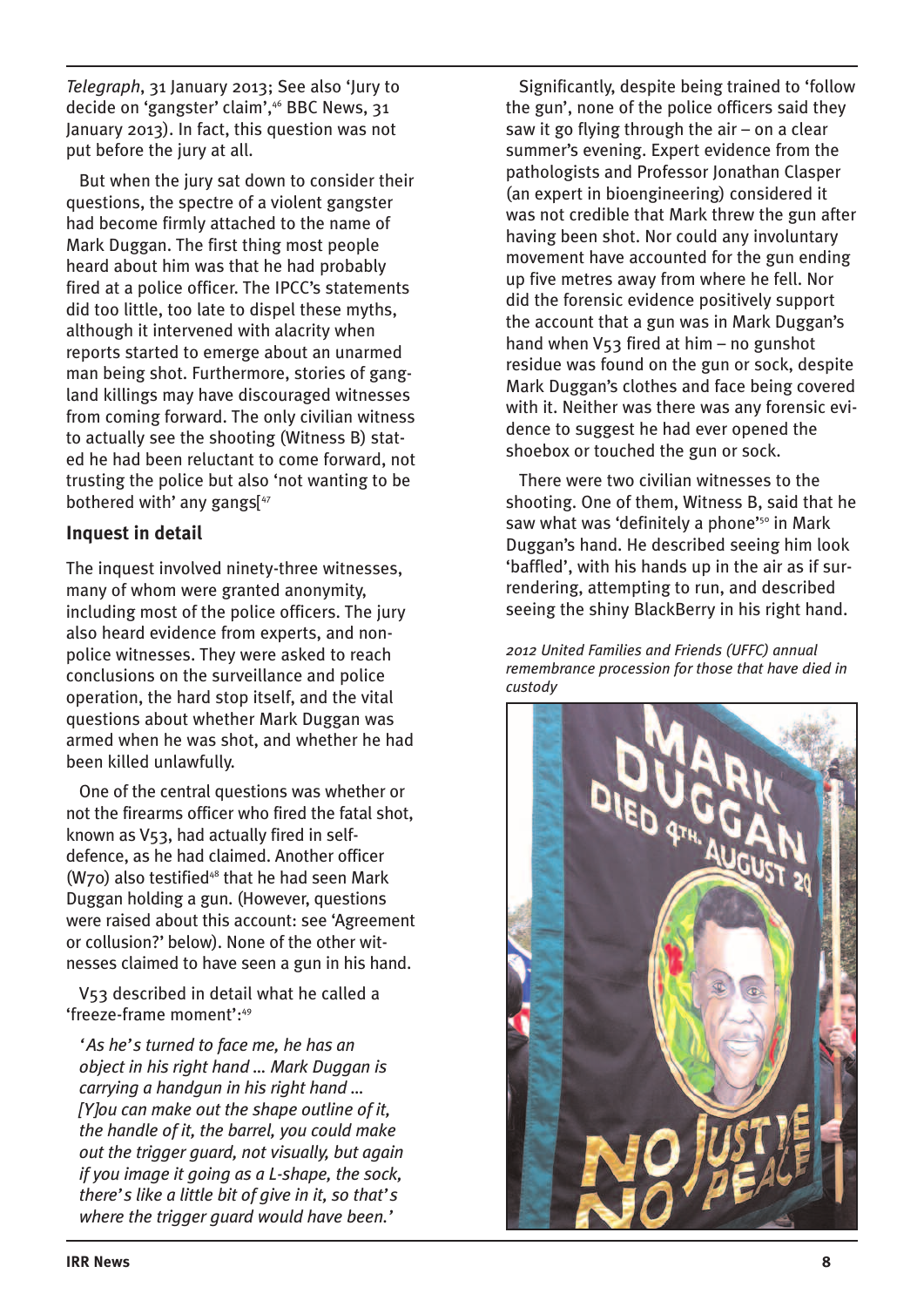The other civilian witness was the taxi driver. He stated that he did not see Mark Duggan open or close the shoebox<sup>51</sup> during the journey, that he had a good view of him when he left the minicab and he did not see him with anything in his hands, raising his arm or making any threatening movements towards the police.

V53 also claimed that it was the first shot that penetrated Mark Duggan's chest (the fatal shot). He claimed that Duggan then swung towards him, pointing the gun directly at him, and then the second shot was fired, hitting his bicep. However, expert evidence also raised questions about this aspect of the account. Pathologist Derrick Pounder was of the opinion<sup>52</sup> that  $V$ 53 had got the order of the shots wrong, and that the non-lethal arm shot had come first, then the fatal shot to the chest. The other pathologist, Simon Poole, maintained it was impossible to tell. However, the pathologists and Professor Jonathan Clasper (the bioengineering expert) agreed that the bullet wounds on the arm suggested that the upper arm would have been rotated towards the body when the arm shot was sustained, rather than pointing outwards towards V53. The experts also agreed that the chest wound demonstrated that Mark Duggan wasn't in an upright position when he sustained it, but bent forwards. The arm shot wound, on the other hand, was consistent with being upright. Taken together, the lawyers for Mark Duggan's family suggested, these insights indicated that Mark had been shot in the arm, staggered forward, and was shot in the chest.

The firearms officer claiming to have found the gun, known as R31, said he found it in bushes around five metres from the spot where Mark Duggan was shot dead. Z51, the most senior officer on the scene, also testified to having found the gun. Questions were raised by the family's legal team about the accounts given by officers about finding the gun, as they did not appear to be consistent with video footage provided by Witness B (known as the 'BBC footage'). V59 (the firearms team leader) gave several statements and initial evidence at the inquest that stated that he had directed another officer,<sup>53</sup> R31, to look for the firearm. According to V59, R31 returned and told him he'd found it on the grass; subsequently Armed Response Vehicle

(ARV) officers had arrived, whom V59 had directed to go and secure the gun. All three ARV officers gave evidence to the same effect. However, this version of events was contradicted by the video evidence, that showed that when the ARV officers arrived and were apparently directed to secure the gun, actually the gun had not yet been found by R31 or by Z51. V59 later was recalled to the court to account for this discrepancy, and claimed he had got the chronology wrong. This would have meant that all three ARV officers' evidence was also wrong. Leslie Thomas, barrister for the Duggan family,<sup>54</sup> suggested that the gun had been planted, and that was why V59 apparently informed the ARV officers to secure the gun before it had been 'found'. The Judge noted during his summing up that this was not a simple mistake, but a 'direct contradiction ... [a] stark problem'.<sup>55</sup>

#### **Agreement or collusion?**

Police statements raised concerns about the possibility of collusion. The initial statements made by police on the evening of 4 August were very sparse. Full statements were provided several days later on 7 August. Important details did not appear until these later statements – for example, the finding of the gun in the bushes, and the specific number of shots fired. W70's claim that he saw Mark Duggan raising a gun, a crucial piece of evidence, was not mentioned in his initial report but appeared in his second report. When asked whether this was a deliberate omission during the trial of Hutchinson-Foster, W70 said, 'I don't know'.56

At the inquest, police officers also described how these longer statements were written<sup>57</sup> over the course of eight hours, as officers sat together in a briefing room at their Leman Street base, with a flip chart at the front of the room. V59 said:<sup>58</sup>

*'[W]e did them in segments […] as you finish your section you then left the room, got a cup of coffee had a comfort break, et cetera. When everybody had finished their section 4, for example, 3 August, we all came back into the room together went through the flip chart process wrote the next section and we all wrote that.'*

The officers said that they agreed on details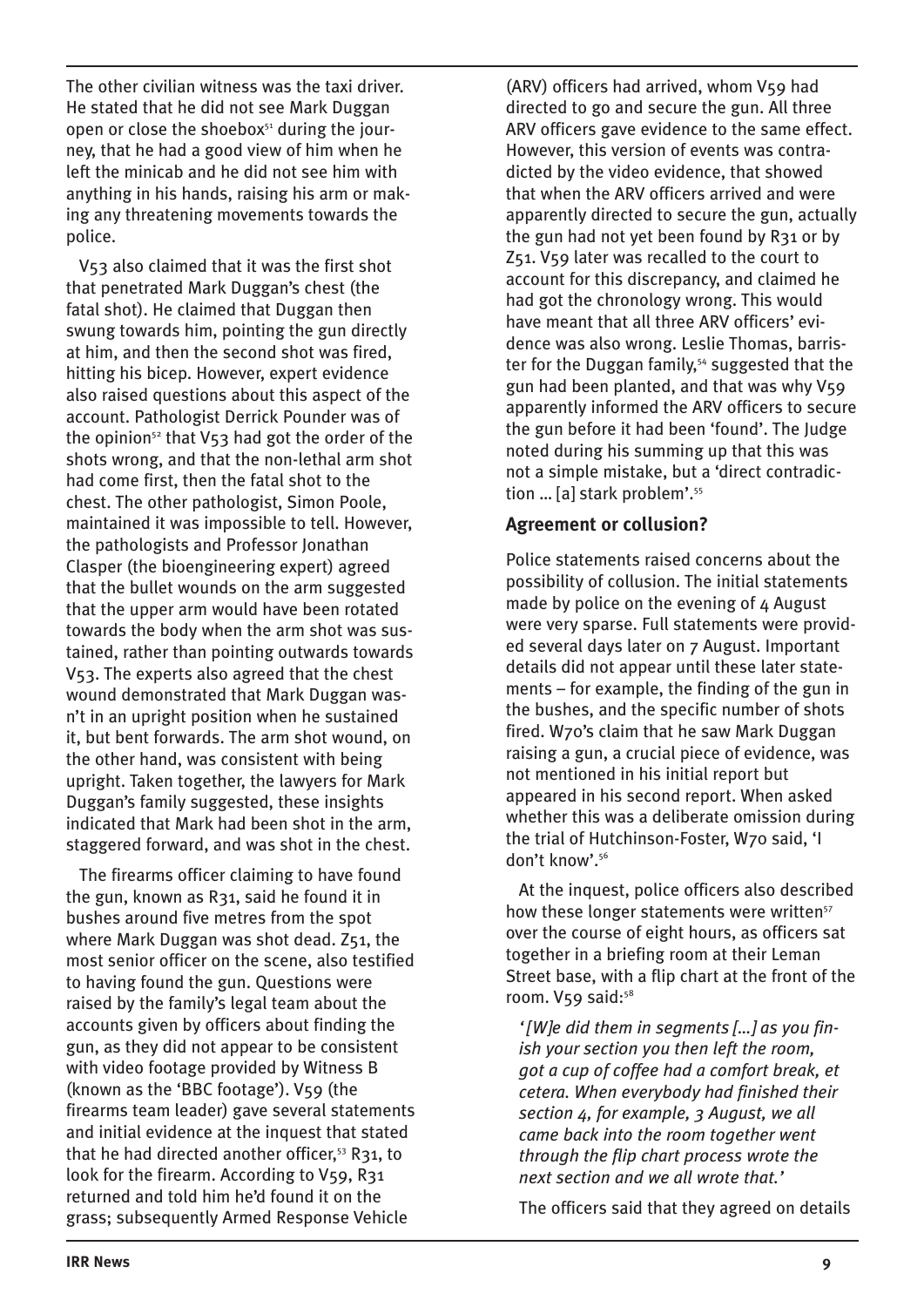such as 'times, places, locations, postings, sequence of events', but denied that they had discussed the actual shooting, or their 'honestly held beliefs' about it. When questioned about why they had omitted important information from initial statements, officers said that they were 'deliberately brief', and insisted that their statements had been made in line with Association of Chief Police Officers (ACPO) guidance. The IPCC did not have a staff member present at the statement writing because there were 'no resources' available (according to IPCC deputy senior investigator Colin Sparrow, reported in the *Telegraph*, 28 September 2012). Following the inquest, Pamela Duggan began court proceedings to judicially review the ACPO guidance; in March 2014 the Court of Appeal decided<sup>59</sup> the challenge could go ahead.

There were further concerns raised about the IPCC's handling of the investigation. During the Kevin Hutchinson-Foster trial, the IPCC's Colin Sparrow said that he failed to grasp the significance of the shoebox<sup>60</sup> that contained the gun until a week after the shooting. By the time he was told about the shoebox, he admitted, the minicab had been taken to a police car pound and security seals on the car had been broken. Another IPCC

investigator told the court that he discovered the shoebox had been moved within the vehicle, apparently during searches. The minicab had been moved from the scene the day after the shooting and then returned there that day, before being removed for a final time that night – a process which the recovery driver described as 'unusual'.

The IPCC was also criticised for ignoring the possibility that the gun could have been planted by police officers. Two civilian witnesses, Miss J and her daughter, gave evidence at the inquest that they had seen an officer moving a gun from the minicab in the immediate aftermath of the shooting. But the IPCC, despite being given this evidence early on in its investigation, chose not to explore it further. Even more troubling, according to Stafford Scott,<sup>61</sup> the community advisory group to the IPCC was told that three police officers had given statements saying they had seen an officer throwing a gun away. These police statements were later denied.

Even after the three-month-long inquest, the legal wrangling, and the ongoing attention the case has attracted, the family and the Justice for Mark Duggan campaign face further struggles for the full answers.



*2013 United Families and Friends (UFFC) annual remembrance procession for those that have died in custody*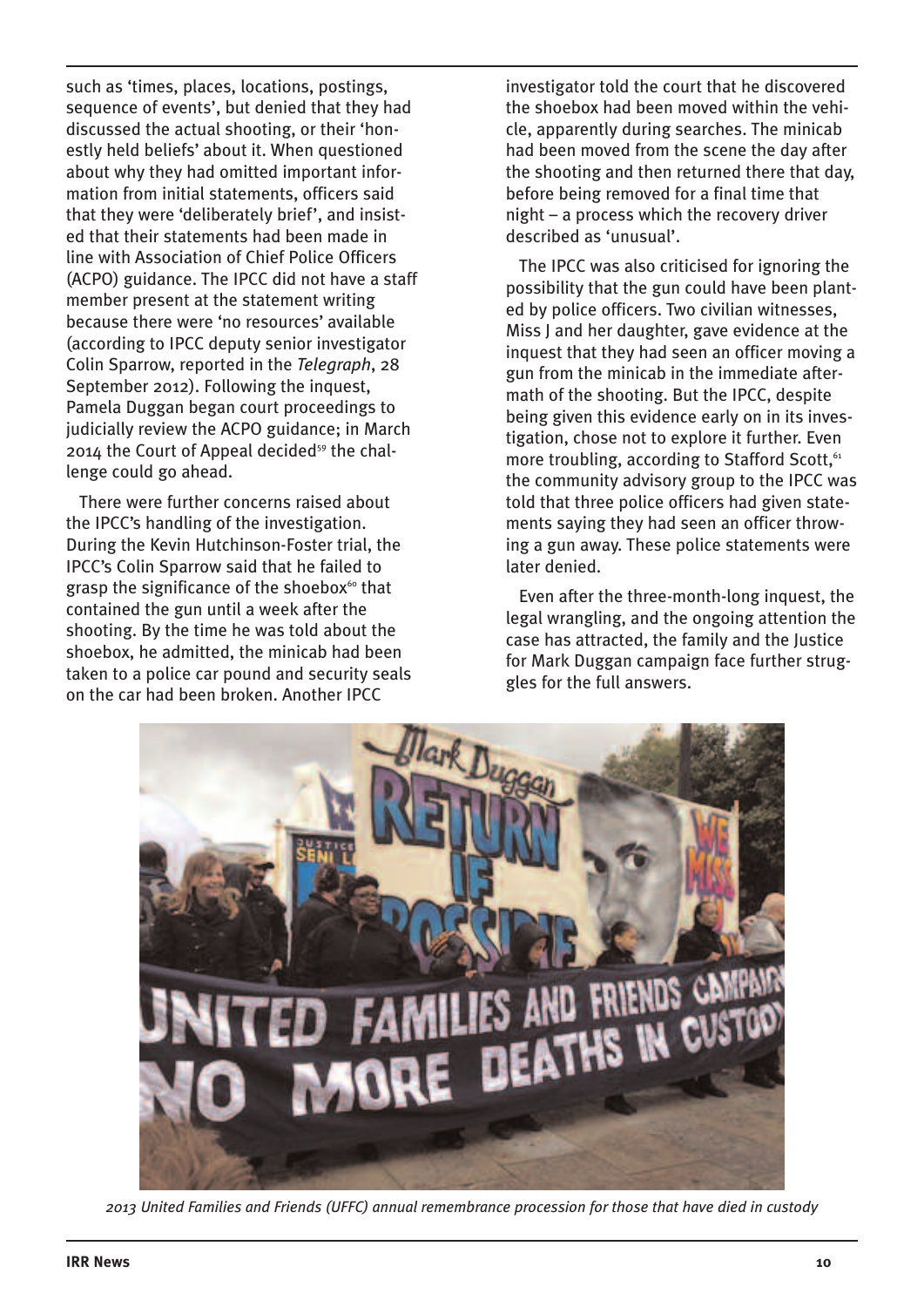## **Footnotes**

**[1]** Transcript of the Hearing 16 September 2013. <http://dugganinquest.independent.gov.uk/transcripts/853.htm>

**[2]** The transcripts from the 2013 inquest are available at:

<http://dugganinquest.independent.gov.uk/hearingtranscripts.htm>. This article refers to evidence heard at the inquest.

**[3]** 'Mark Duggan family given go-ahead to challenge police practices after shooting', *Guardian*, 7 march 2014. <http://www.theguardian.com/uknews/2014/mar/07/mark-duggan-family-challengepolice-practice-officers-conferring-appeal>

**[4]** See Hugh Muir 'Yard needs more black officers to solve murders, civilian advisers say', *Guardian*, 13 October 2003.

<http://www.theguardian.com/uk/2003/oct/13/race. ukcrime>

In September 2013, 91% of Trident employees were white (328 of a total 360 employees), see Freedom of Information requests on Trident <https://www.whatdotheyknow.com/request/174446/response/432495 /attach/html/3/Redacted Employees by Gender and Ethnicity.xls.tif.pdf.html>

**[5]** Transcript of the Hearing 23 September 2013. <http://dugganinquest.independent.gov.uk/transcripts/865.htm>

**[6]** Trident's remit has since been expanded to deal with all gun crime, regardless of background (see 'History of Trident'

<http://content.met.police.uk/Article/History-of-Trident/1400014986671/1400014986671). In 2012 it was relaunched as the Trident Gang Crime Command – a move that was condemned by former IAG Chair Lee Jasper as an attempt 'to co-opt London's black community into [an] enforcement-led war on gangs' (see

<http://leejasper.blogspot.co.uk/2012/02/pressrelease-why-its-time-to-close.html>). The IAG was also changed: it is now chaired by the police, and the former members of the IAG have been replaced by a group of individuals nominated by the police and the organisations contracted by the police to deliver gang-related work. According to the outgoing chair Claudia Webbe, the former members were not given any notice of the change, and were simply told they 'were no longer welcome' when they turned up for the regular meeting ('Police replaces Trident Advisory Panel 'Without Notice'', *The Voice*, 8 February 2013. <http://www.voice-online.co.uk/article/policereplaces-trident-advisory-panel-without-notice>).

**[7]** The Criminal Evidence (Witness Anonymity) Act 2008 was a piece of emergency legislation rushed through parliament in a few days, after the Law Lords overturned a conviction reliant on anonymous witness evidence (R v Davis [2008]). The Law Lords ruled that the defendant had not had a fair trial, because his legal representatives had not been able to properly challenge the anonymous evidence. The judgment was met by an impassioned response from the police, who said it would severely hamper their ability to combat gun crime. The emergency legislation was re-enacted in the Coroners and Justice Act 2009.

**[8]** Frances Webber, 'Secret justice = injustice', IRR News, 23 February 2012. <http://www.irr.org.uk/news/secret-justiceinjustice/>

**[9]** The Azelle Rodney Inquiry, all documents and details of hearings can be viewed at <http://azellerodneyinquiry.independent.gov.uk/>

**[10]** Vikram Dodd, 'Azelle Rodney evidence should not have been kept secret, says inquiry', *Guardian*, 6 October 2010.

<http://www.theguardian.com/uk/2010/oct/06/azell e-rodney-police-shooting-evidence>

**[11]** Transcript of the Hearing 23 September 2013. <http://dugganinquest.independent.gov.uk/transcripts/865.htm>

**[12]** Transcript of the Hearing 23 September 2013. <http://dugganinquest.independent.gov.uk/transcripts/865.htm>

[13] See, for example: 'Mark Duggan 'among Europe's most violent criminals', inquest told', BBC News, 23 September 2013. <http://www.bbc.co.uk/news/ukengland-london-24210480>

**[14]** See for example: Shenai Raif, 'Drug dealer Kevin Hutchinson-Foster jailed for supplying gun to Mark Duggan before death that sparked London riots', *Independent*, 26 February 2013. <http://www.independent.co.uk/news/uk/crime/drug-dealer-kevinhutchinsonfoster-jailed-for-supplying-gun-to-markduggan-before-death-that-sparked-london-riots-8511649.html>

**[15]** Transcript of the Hearing 23 September 2013. <http://dugganinquest.independent.gov.uk/transcripts/865.htm>

**[16]** The 'hard stop' tactic is a planned operation that involves armed officers deliberately intercepting a vehicle in order to confront suspects. Hard stop was also used to apprehend Azelle Rodney in 2005, resulting in his fatal shooting by officers, found to be an unlawful killing at the Inquiry. Following Azelle Rodney's death the IPCC recommended a review of the hard stop tactic, saying that it was a 'high risk option' – but this was never done. In January 2014 the police admitted they had been wrong not to review it.

[17] Transcript of the Hearing 1 October 2013. <http://dugganinquest.independent.gov.uk/transcripts/1026.htm>

**[18]** Transcript of the Hearing 2 October 2013. <http://dugganinquest.independent.gov.uk/transcripts/1035.htm>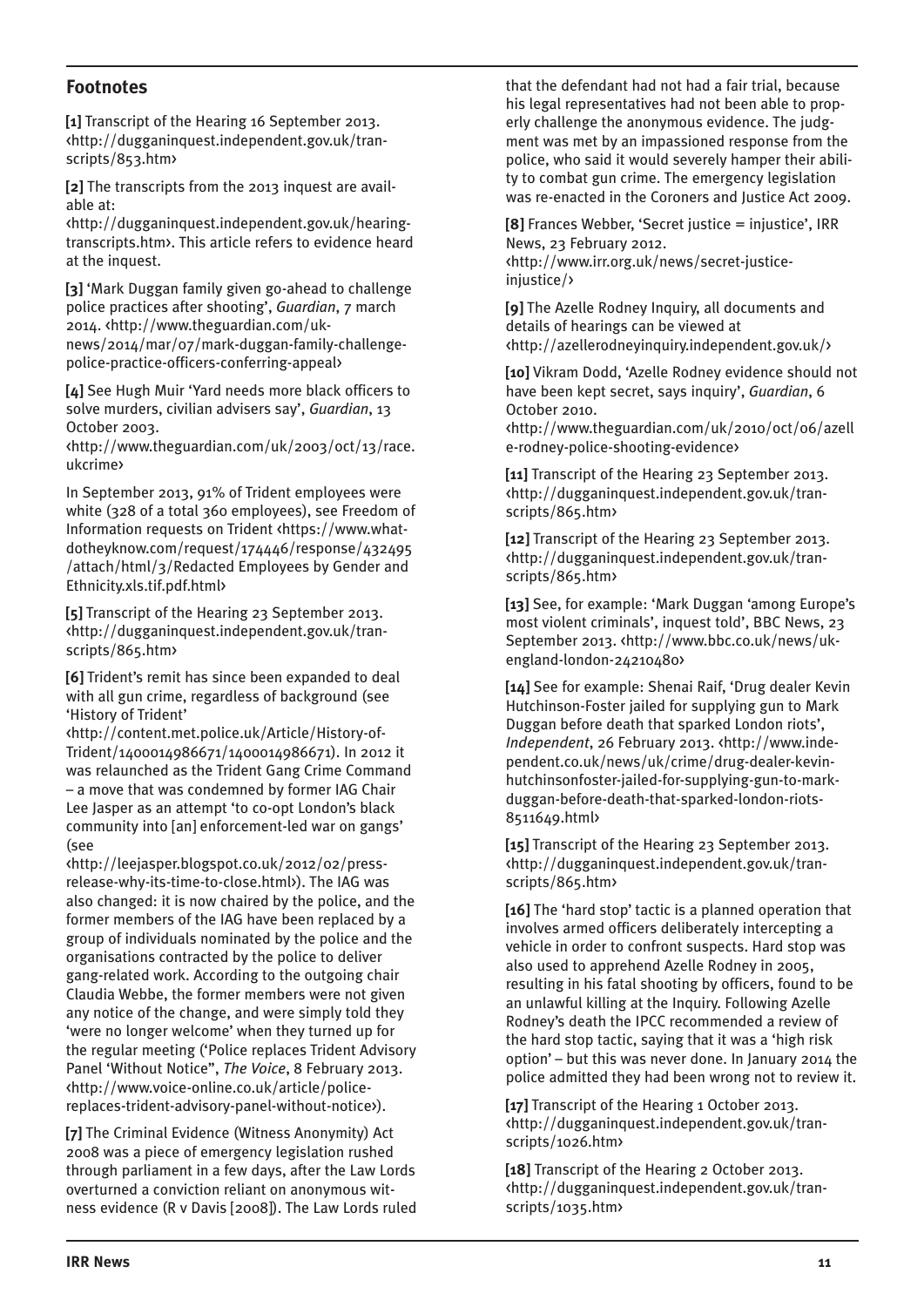**[19]** Transcript of the Hearing 17 September 2013. <http://dugganinquest.independent.gov.uk/transcripts/858.htm>

**[20]** Independent investigation final report: Report of the investigation into a complaint made by the family of Mark Duggan about contact with them immediately after his death, Independent Police Complaints Commission (IPCC), February 2012.

<http://www.ipcc.gov.uk/sites/default/files/Docume nts/investigation\_commissioner\_reports/Duggan\_Fin al Report Foreword 29 Feb 2012.pdf  $\rightarrow$  (pdf file, 256kb)

**[21]** Transcript of the Hearing 25 September 2013. <http://dugganinquest.independent.gov.uk/transcripts/940.htm>

**[22]** 'Statement by IPCC Commissioner Rachel Cerfontyne in relation to Duggan family complaint', IPCC press release, 29 February 2012.

<http://www.ipcc.gov.uk/news/statement-ipcc-commissioner-rachel-cerfontyne-relation-duggan-familycomplaint>

**[23]** Ibid.

**[24]** 'IPCC update regarding the organisation's contact with the family of Mark Duggan since his death', IPCC press release, 8 August 2011.

<http://www.ipcc.gov.uk/news/ipcc-update-regarding-organisations-contact-family-mark-duggan-hisdeath>

**[25]** IPCC press release, 29 February 2012. Op. Cit.

**[26]** Sandra Laville, 'Man shot dead by police in north London during attempted arrest', *Guardian*, 5 August 2011.

<http://www.theguardian.com/world/2011/aug/05/ man-shot-police-london-arrest>

**[27]** Richard Hall, 'Man left dead and officer wounded in rush-hour shooting', *Independent*, 5 August 2011. <http://www.independent.co.uk/news/uk/crime/ma n-left-dead-and-officer-wounded-in-rushhour-shooting-2332216.html>

**[28]** Sandra Laville, Paul Lewis, Vikram Dodd and Caroline Davies, 'Doubts emerge over Duggan shooting as London burns', *Guardian*, 8 August 2011. <http://www.theguardian.com/uk/2011/aug/07/polic e-attack-london-burns>

**[29]** Cahal Milmo, 'A dead man, a crucial question: should police have shot Mark Duggan?', *Independent*, 9 August 2011. <http://www.independent.co.uk/news/uk/crime/a-dead-man-a-crucialquestion-should-police-have-shot-mark-duggan-2334133.html>

**[30]** 'Update on Mark Duggan investigation including details of ballistic tests', IPCC press release, 9 August 2011. <http://www.ipcc.gov.uk/news/update-markduggan-investigation-including-details-ballistictests>

**[31]** Paul Lewis and Sandra Laville, 'Mark Duggan

death: IPCC says it inadvertently misled media', *Guardian*, 12 August 2011. <http://www.theguardian.com/uk/2011/aug/12/mark -duggan-ipcc-misled-media>

**[32]** 'Release of information in early stages of Mark Duggan investigation', IPCC press release, 12 August 2011. <http://www.ipcc.gov.uk/news/release-information-early-stages-mark-duggan-investigation>

**[33]** 'Duggan family's "breakdown in confidence" in IPCC', BBC News, 12 December 2011. <http://www.bbc.co.uk/news/uk-england-london-16141820>

**[34]** Transcript of the Hearing 15 October 2013. <http://dugganinquest.independent.gov.uk/transcripts/1207.htm>

**[35]** Transcript of the Hearing 24 October 2013. <http://dugganinquest.independent.gov.uk/transcripts/1297.htm>

**[36]** Transcript of the Hearing 2 October 2013. <http://dugganinquest.independent.gov.uk/transcripts/1035.htm>

**[37]** *4 Days in August: Strategic Review into the Disorder of August 2011*, Metropolitan Police, March 2012. Available to download at <http://content.met.police.uk/News/MPS-reportinto-summer-disorder/1400007360193/1257246745756>

**[38]** Simon Hattenstone, 'David Lammy: "There is a history in Tottenham that involves deaths in police custody"', *Guardian*, 14 August 2011. <http://www.theguardian.com/politics/2011/aug/14/ david-lammy-tottenham-mark-duggan>

**[39]** 'Update on Mark Duggan investigation including details of ballistic tests', IPCC press release, 9 August 2011. <http://www.ipcc.gov.uk/news/update-markduggan-investigation-including-details-ballistictests>

**[40]** 'IPCC statement on fatal shooting of Mark Duggan', IPCC press release, 7 August 2011. <http://www.ipcc.gov.uk/news/ipcc-statement-fatalshooting-mark-duggan>

**[41]** 'Additional line on death of Mark Duggan', IPCC press release, 7 August 2011. <http://www.ipcc.gov.uk/news/additional-line-deathmark-duggan>

**[42]** 'IPCC statement re story published in The Guardian in relation to the investigation into the death of Mark Duggan', IPCC press release, 19 November 2011. <http://www.ipcc.gov.uk/news/ipccstatement-re-story-published-guardian-relationinvestigation-death-mark-duggan>

**[43]** 'Clarification of recent reports regarding investigation in to shooting of Mark Duggan', IPCC press release, 24 November 2011.

<http://www.ipcc.gov.uk/news/clarification-recentreports-regarding-investigation-shooting-mark-duggan>